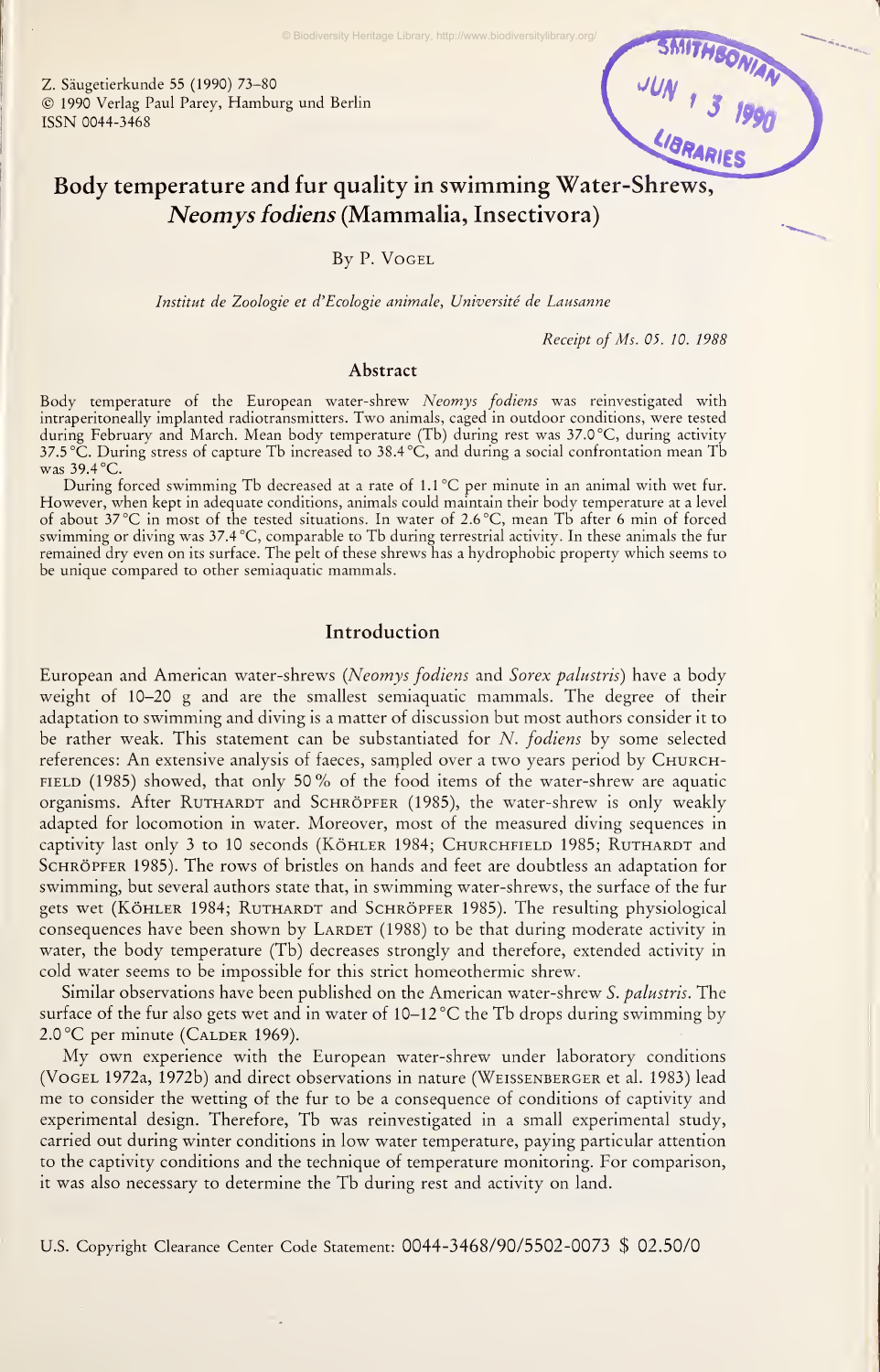# 74 P. Vogel

# Material and methods

The experiments were carried out with two Neomys fodiens (Pennant, 1771), a male (Nr. 1) and a female (Nr. 2) caught in autumn and kept during the experimental period from February to March in<br>an animal house under "outdoor conditions". During the experimental period, both animals had a weight of  $16 \pm 1$  g.

The body temperature was monitored with radio transmitters (Model X of Mini-Mitter Inc., Sunriver, Oregon, USA) with <sup>a</sup> ränge of about 30 cm and <sup>a</sup> battery life of <sup>3</sup> months. Coated with paraffin, their weight is1.3 g. The recording was carried out with <sup>a</sup> special receiver (developped by Lavanchy Electronic, CH <sup>1008</sup> Prilly), <sup>a</sup> timer-counter (Philips, PM 6671) with <sup>a</sup> frequency-voltage Converter and <sup>a</sup> paper recorder (Tarkan, W+W Recorder 600).

The intraperitoneal implantation was carried out under 2.5 % Fluothan anaesthesia, after the technique of HELDMAIER and STEINLECHNER (1981). In the case of the male, the transmitter stopped after <sup>5</sup> days and had to be replaced. As <sup>a</sup> consequence of two consecutive Operations, the physiological State of this animal was not optimal. The female, caught the 6. XII. 1986, was implanted on 30. XII. 1986. The battery stopped on the 4. IV. 1987. In the night of 4/5. VI, she was paired with <sup>a</sup> male and on the 24.VI, after <sup>a</sup> gestation of 20 days (confirming Vogel 1972a), she gave Birth to 6 young which were raised successfully. The transmitter was explanted on the 14. IX and the shrew released at the point of capture on the 8. XI. 1987. This life history proves that the transmitter may not disturb fundamental physiological functions such as reproduction and longevity.

Before and after implantation the animals were firstly kept in standard Macrolon cages (40  $\times$  25 cm) and from the onset of the experiments housed in two large PVC terrariums divided into <sup>a</sup> terrestrial and an aquatic part. The dimension of the terrestrial part was 95 x 55 cm; the bottom was filled up with 10 cm of humid soil composed of earth and turf, and covered with <sup>a</sup> litter of moss and dead leaves. The aquatic part had the same dimensions and the water was kept at a depth of 15 cm. Bricks and water cress plants gave a rich infrastructure. Large quantities of Gammarus were added regularly and exerted <sup>a</sup> high attraction. A small aquarium heater did not suppress ice formation but prevented total freezing of the water body.

Three types of swimming experiments were conducted:

- <sup>1</sup> . The shrew was released in the aquatic part of the enclosure where it had to swim or dive without possibility of relaxation. As in the experiments of CaLDER (1969) and Larder (1988), the time was<br>limited to 6 minutes.
- 2. The shrew was released during 30 min in the aquatic part and was provided with an opportunity to relax on <sup>a</sup> stone, the top of which lay 2 cm beneath the water surface.
- 3. The shrew was totally immersed, with exception of its nose, during at least 10 minutes. For this experiment, a special diving aquarium (50  $\times$  30  $\times$  30 cm) joined to a terrarium (45  $\times$  45  $\times$  30 cm) was used. The passage to the aquarium lay under water and could be closed behind the passing shrew by means of <sup>a</sup> slide. The surface of the water was covered by <sup>a</sup> wire mesh which allowed the shrew to breath by pushing its nose through the mesh. In this confinement, the shrew dove for Gammarus several hundred times per day, even if the daily food (minced beef and fish) was present in the terrestrial part. As <sup>a</sup> consequence, even after closure of the slide, the shrew was not very stressed. Special experimental conditions, ambient temperature (Ta), water temperature (Tw) and requisites are mentioned together with the results.

For the determination of a reference body temperature of Neomys fodiens during rest and activity in the terrestrial habitat, <sup>6</sup> periods of 24 h were recorded at Ta from -7 to <sup>21</sup> °C. Herein unambigous sequences of behaviour were selected in which the Tb values were taken every 10 minutes. From these data daily mean values with standard deviation were calculated and the significance levels for differences between mean temperatures determined using <sup>a</sup> t-test.

# Results

## Body temperature in the terrestrial habitat

The sequence shown in Fig. <sup>1</sup> indicates that the body temperature during rest remains relatively stable, but varies strongly during activity. In cold environments, about 10 min before leaving the nest, the Tb decreases often as much as <sup>1</sup> °C and then increases rapidly. As a consequence of arousal, colder peripheral blood is put in circulation and cools the central part, an effect which is immediately counterbalanced by active thermoregulation.

The mean Tb of the two shrews in different conditions are presented in Table 1. The difference of Tb between activity and rest is significant. The difference between the two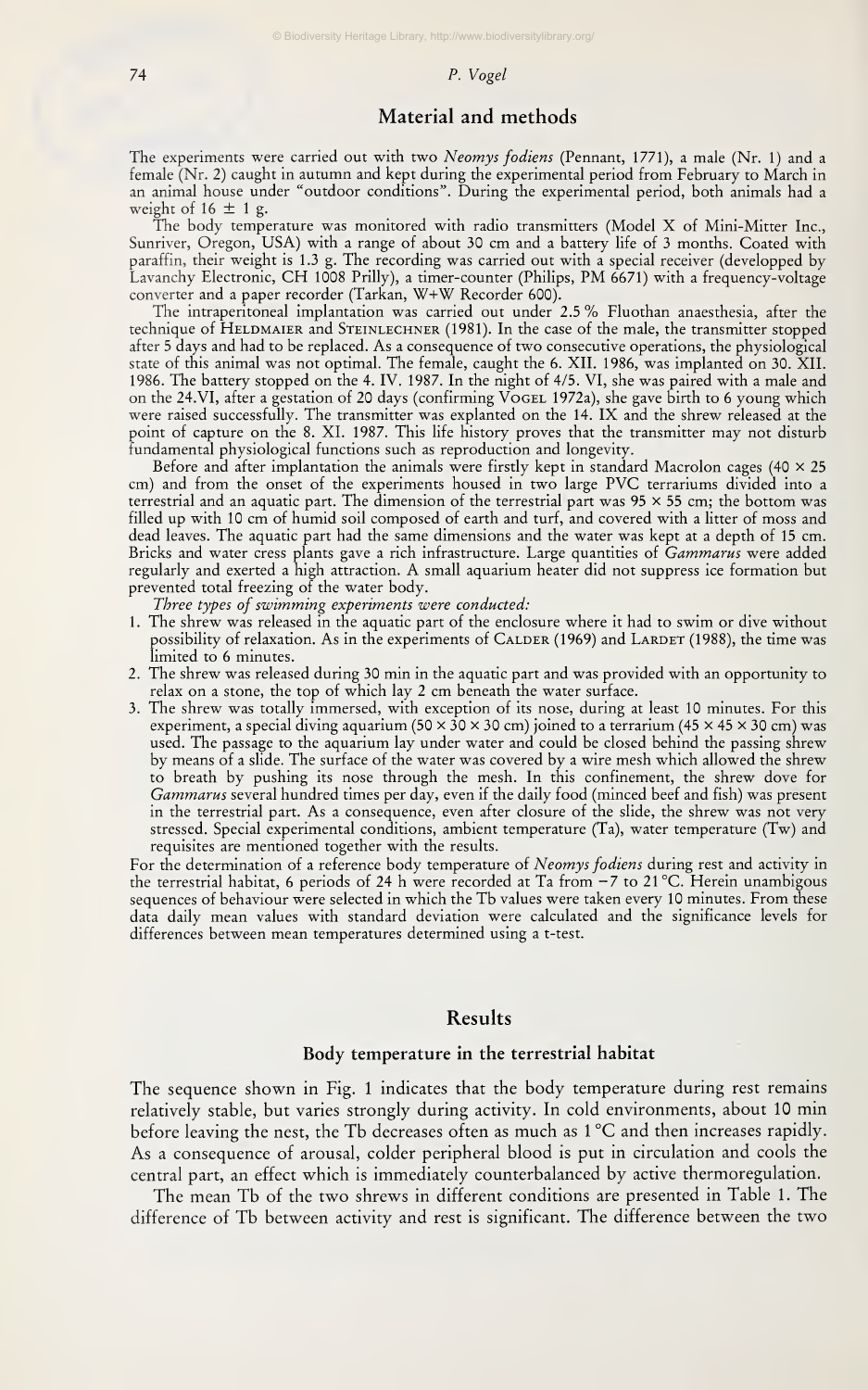

Fig. 1. Body temperature (Tb) of N. fodiens kept in outdoor conditions during rest (white part) and during activity (shaded part). Ambient temperature (Ta) is 3°C



Fig. 2. Body temperature (Tb) of N. fodiens during <sup>a</sup> swimming experiment of 6 min: a. Animal with wet fur; b. animal with dry fur. Tw: water temperature. The different scales of Tb are dependent of the transmitter



Fig. 3. Body temperature of N. fodiens during 30 minutes of enforced water activity. Arrows: diving. Shaded part: increase of Tb after experiment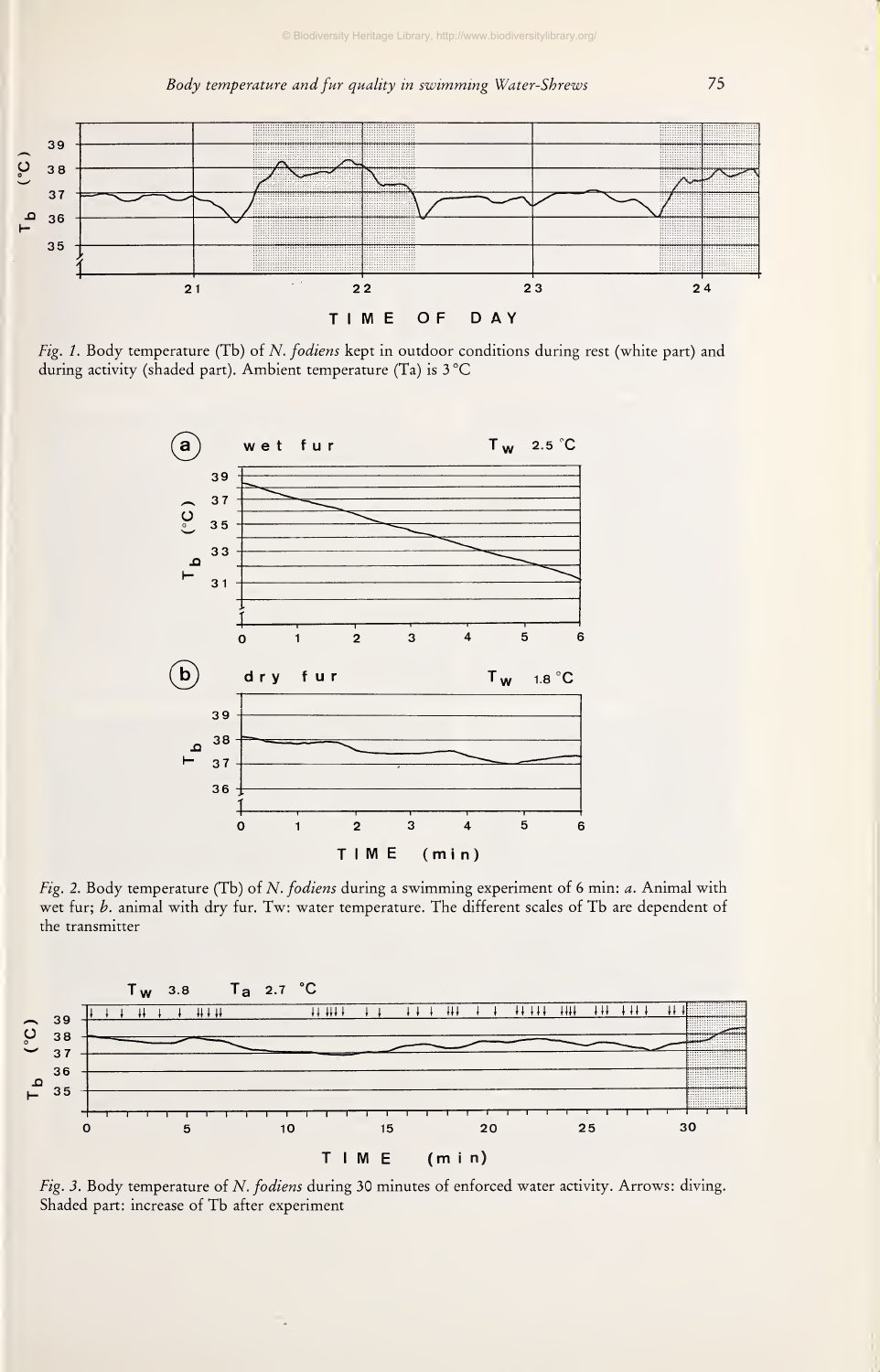# 76 P. Vogel

# Table 1. Body temperature (mean and SD) of Neomys fodiens during terrestrial activity and rest under different conditions

Ta 21 °C concerns stable indoor conditions, the lower Ta are daily mean temperatures in outdoor conditions

| Animal          | Ta $(^{\circ}C)$ | Tb activity    | $\mathbf n$ | Tb rest        | $\mathbf n$ | Significance |
|-----------------|------------------|----------------|-------------|----------------|-------------|--------------|
| Nr <sub>1</sub> | 21               | $37.3 \pm 0.3$ | 28          | $37.0 \pm 0.2$ | 27          | p < 0.001    |
| Nr <sub>1</sub> | 5                | $37.6 \pm 0.2$ | 23          | $37.3 \pm 0.2$ | 48          | p < 0.001    |
| Nr <sub>1</sub> | 0                | $37.3 \pm 0.3$ | 23          | $36.8 \pm 0.3$ | 66          | p < 0.001    |
| Nr <sub>2</sub> | 21               | $37.7 \pm 0.1$ | 29          | $37.1 \pm 0.3$ | 63          | p < 0.001    |
| Nr <sub>2</sub> | 4                | $37.7 \pm 0.3$ | 18          | $36.9 \pm 0.2$ | 31          | p < 0.001    |
| Nr <sub>2</sub> | $-7$             | $37.2 \pm 0.7$ | 27          | $36.9 \pm 0.2$ | 52          | $p = 0.058$  |
| Global mean     |                  | $37.5 \pm 0.4$ | 148         | $37.0 \pm 0.3$ | 287         | p < 0.001    |

animals is only small and not significant. Therefore, as reference, we can use the global means: <sup>a</sup> Tb rest of 37.0 °C and <sup>a</sup> Tb activity of 37.5 °C.

To avoid handling of the animals before the experiment, they were caught with <sup>a</sup> Longworth trap impregnated with the odour of another shrew. The disturbance of springing the trap and of the succeeding capture (stress) led to an increase in Tb, to <sup>a</sup> mean of 38.5 °C  $\pm$  0.4 (n = 9). It is important to realize that all experiments started with a raised Tb.

Studying the effect of social stress, we put Nr. 2 in the same enclosure as another female and observed them for 30 minutes. Although little direct antagonistic behaviour occurred, mean Tb increased to 39.4 °C and an extreme value of 40.1 °C was observed.

# Body temperature in aquatic habitats

In the first type of experiment, the shrews were obliged to swim or dive for 6 min in the standard swimming pool without any support ( $n = 6$ ). The first trial was done with the animals taken from laboratory conditions. In one of the two animals (Nr. 1), at <sup>a</sup> Tw of 2.5 °C, Tb dropped linearly by 1.1 °C per minute (Fig. 2a) and continued even after the end of the experience down to28 °C. The für of this shrew was as wet as that of the shrew in Fig. 4a.

After improving the maintenance conditions by keeping the shrews outdoors in terrariums on wet soil, and allowing the animals to adapt for some days, Tb dropped only slowly and the für of the experimental shrews was wet only on the surface (Fig. 4c), or, as in Nr. 2, remained completely dry (Fig. 4 d-f) and the Tb remained above 37 °C (Fig. 2b).

The second experiment, involving forced water activity of 30 min duration, was conducted only once with Nr. 2 (Tw  $3.8\,^{\circ}$ C, Ta 2.7 $^{\circ}$ C). During this experiment the shrew was observed to dive over 40 times and ate four *Gammarus*. The minimal Tb, recorded after 13 min, was  $36.9^{\circ}$ C, and Tb after 30 min was  $37.6^{\circ}$ C (Fig. 3).

In the third type of experiment, executed with Nr. 2 in the special diving aquarium, the shrew was blocked under water for <sup>10</sup> minutes. In the first run, with <sup>a</sup> Tw of 8.5 °C, the shrew found the exit after 12 min and had a Tb of 37.3 °C. In the second run, at Tw of 1 °C, and after 10 minutes of total immersion, the Tb was 36.6°.

If only the trials with dry or nearly dry fur are considered from all nine experiments and the Tb is taken after 6 min swimming activity ( $n = 6$ , mean Tw = 2.6 °C), Tb decreases only 0.2 °C per minute and a mean Tb of 37.4 °C  $\pm$  0.4 is observed. This Tb is roughly the same as the normal activity Tb in the terrestrial habitat.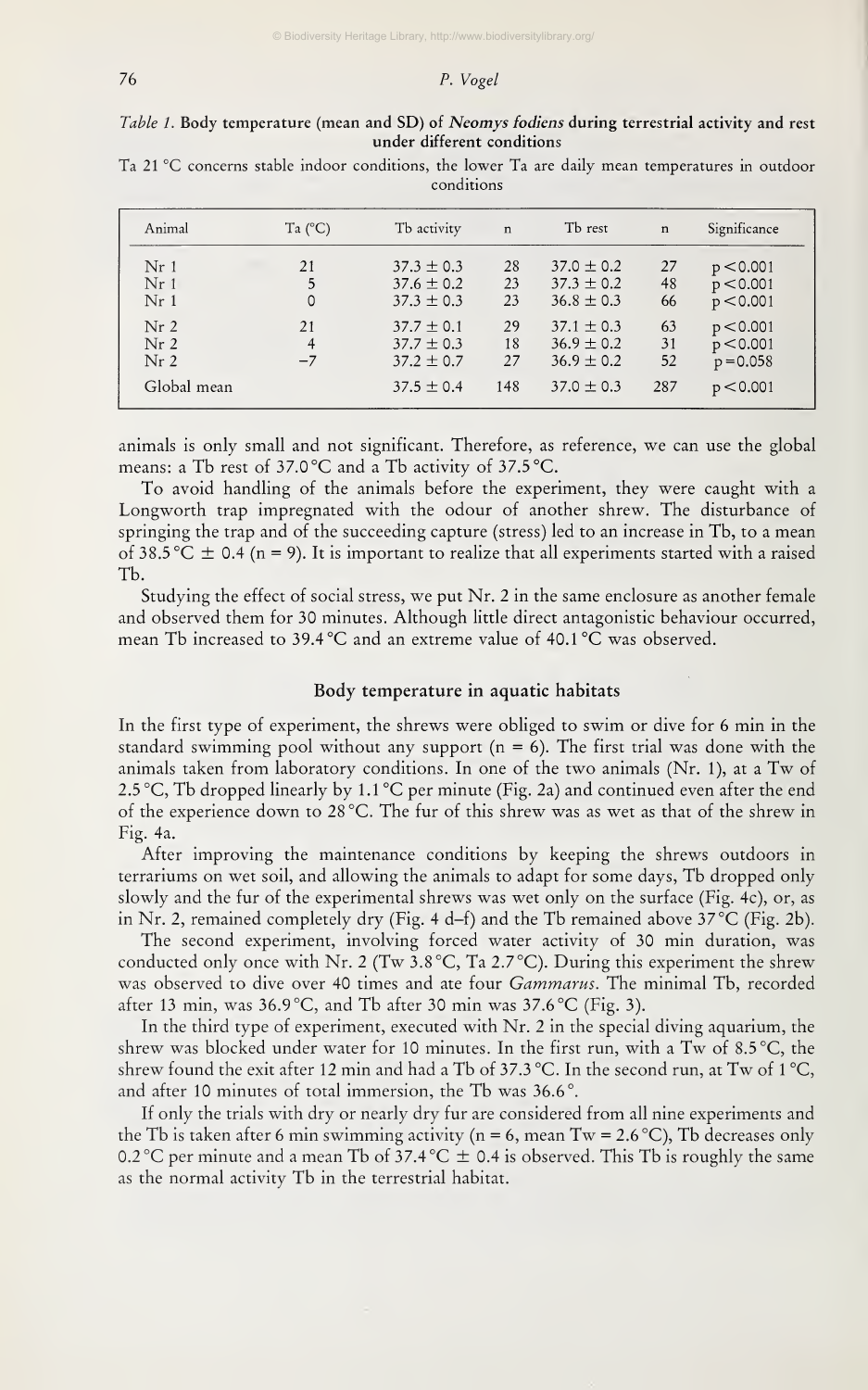# Body temperature and für quality in swimming Water-Sbrews 77





Fig. 4. Neomys fodiens during activity in water: a. shrew with wet für; b. diving shrew with air layer in the fur; c. shrew with wet hairtips; d. the water retracts from dry fur of shrew slowly emerging with olfactive control; e. and f. dry shrew after diving. Arrow: water droplets adhering on dry fur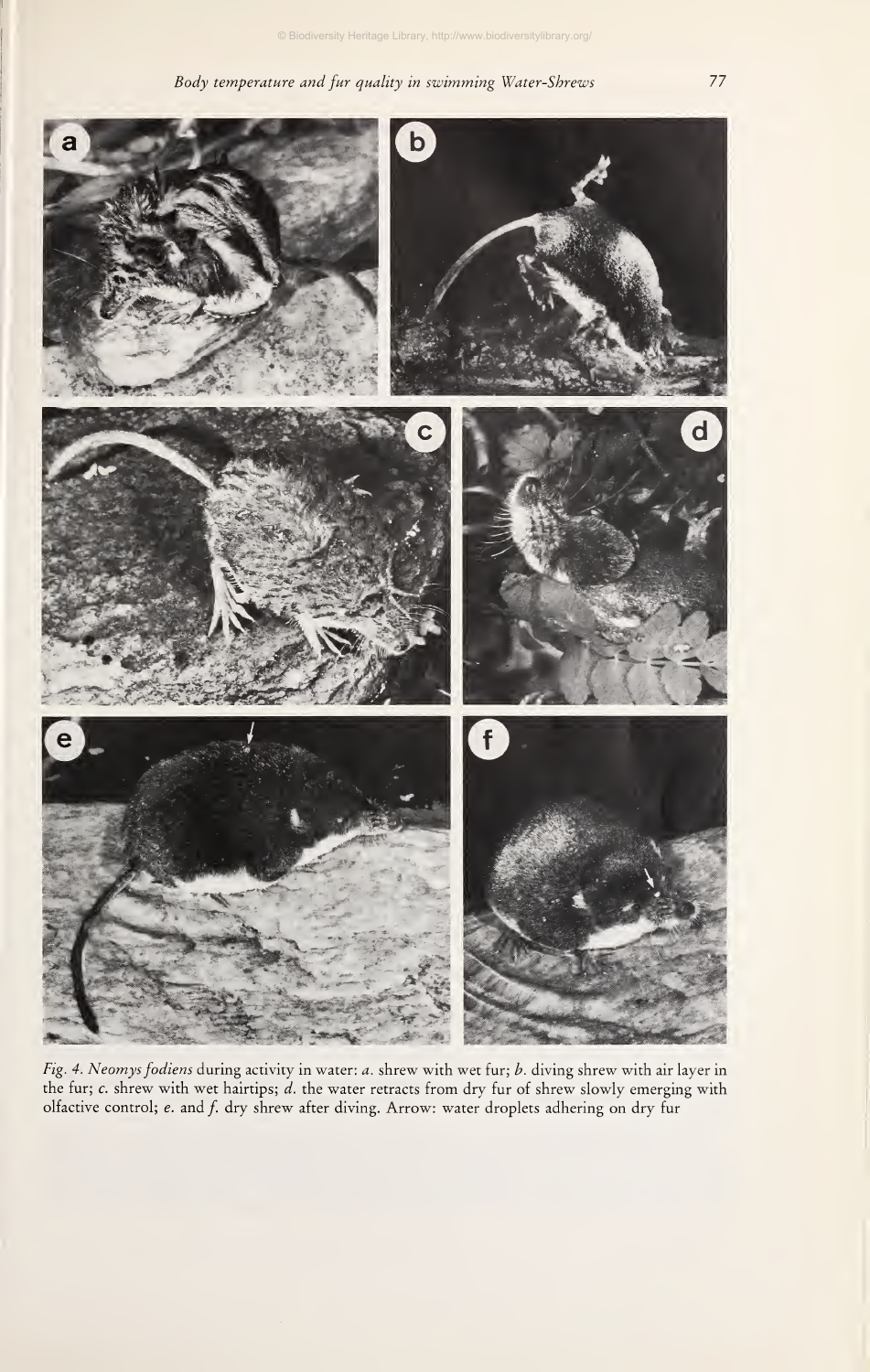## 78 P. Vogel

# Discussion

After GEBCZYNSKI (1977), the mean body temperature of N. fodiens in terrestrial habitats is between 38.3 and 38.7 °C, depending on the season (range 37.4-39.6). These values are 1-1.5 °C above our mean Tb measured during activity with transmitters in undisturbed shrews and could be explained by handling of the shrews and insertion of <sup>a</sup> rectal thermocouple. This handling stress obviously does have thermogenetic consequences and caused hyperthermia. It could also explain the high Tb of our shrews after capture and, more importantly, the high temperatures observed during social stress.

Our mean value of Tb during activity  $(37.5^{\circ}C)$  agrees with the mean rectal temperature (37.3 °C) published by Nagel (1985). The measurements of this author were taken after <sup>1</sup> hour in <sup>a</sup> respirometric chamber with <sup>a</sup> rectal thermocouple of rapid reaction. The mean value measured by LARDET (1987) at the onset of his experiments (Tb = 36.1 °C) is about 2°C lower than our values (Tb stress of 38.5 °C). The rectal probe in his experiments was inserted <sup>15</sup> mm, not deep enough to get <sup>a</sup> correct Tb. The intercept of his regression lines should be corrected by this amount.

Species of the genus Sorex are characterized by the highest Tb known amongst shrews (FREY 1979). However, a Tb of 39.9 °C measured by CALDER (1969) for S. palustris is more than  $1^{\circ}$ C higher compared to the mean Tb of the European S. *araneus* published by NAGEL (1985). Here too, the stress induced by fixing the rectal probe on the tail may explain the difference.

Our results on the Tb inswimming water shrews differ strongly from those obtained by other authors in similar conditions. CALDER (1969) observed in S. palustris, at Tw of 10-12 °C, that Tb drops by 2°C per minute (Calder 1969). Lardet (1987) observed in N. *fodiens* under similar conditions (Tw =  $5^{\circ}$ C) a decrease of 0.8 °C per minute. The decrease of Tb in our experiments isalmost negligible although the water temperature was lower. This contrast can be explained by the difference of für quality. Therefore, the important decrease of Tb observed by other authors, should be interpreted as an artefact of captivity conditions and it would be astonishing if the high conductance measured by CALDER (1969) on dead immersed shrews is representative of living water-shrews.

The fur of the water-shrew is a highly specialized and very sensitive system which can lose its water-repellent property even as a result of the stress of capture in nature. This explains why the shrews kept by Kahmann (1955), Crowcroft (1957), Köhler (1984, p. 179 and Figs. 1; 5; 10) and RUTHARDT and SCHRÖPFER (1985) got wet fur. However, Lorenz (1952), Zimmermann (1959, in Köhler 1984) and Hutterer and Hürter (1981) stated in agreement with our observations, that the für of a fit water-shrew remains dry even after extended water activity.

Captivity conditions play an essential role in für quality. In our department, <sup>a</sup> study on diving behaviour of N. fodiens failed because the shrews didn't show any swimming activity in the confinement of the classical indoor animal room. On the contrary, the pelts of shrews caged under outside conditions in big Containers with <sup>a</sup> deep humid soil, maintain the waterproof property.

Our own observations of other swimming semiaquatic mammals has shown that their fur gets wet on the surface: Ornithorhynchus, Castor, Ondathra, Myocastor, Lutra, Galemys and Micropotamogale. The latter has over-hairs with an enlarged apical part (Vogel 1983), <sup>a</sup> structure, which was also reported for Potamogale, Desmana, Galemys and Ornithorhynchus by TOLDT (1935). Under water these hairs may protect the under fur from Wetting.

The water-repellent property of the für of the water-shrew isbased on another principle. The particular structure of the terminal segment of the guard hairs revealed by scanning electron microscopy (Vogel and Koepchen 1978; Vogel and Besancon 1979) have been considered by APPELT (1973) and HUTTERER and HÜRTER (1981) to be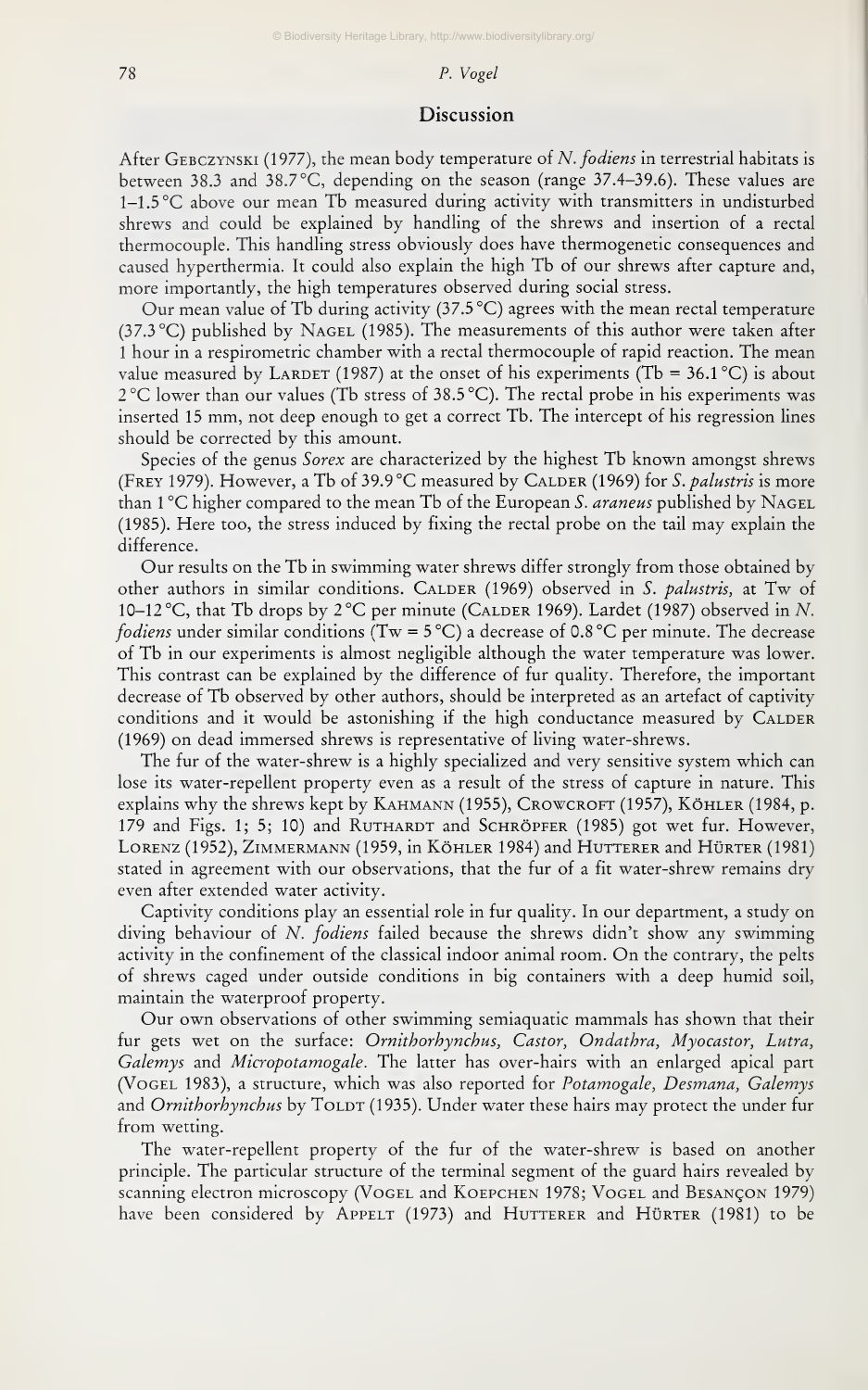responsible for air retention in the für (Fig. 4b). If this structure really has the supposed significance, it can fulfill this function only together with other factors. Hair position (tonus of Musculi arrectores pilorum) and skin gland secretion may present such factors.

Shrews are the smallest semiaquatic mammals. Visibly they have developed <sup>a</sup> particular für which allows them to keep <sup>a</sup> normal body temperature even in the coldest water. In fact, SCHLOETH (1980) observed in a mountain river, shrews diving at a Ta of  $-10$  to -15°C. This suggests <sup>a</sup> low conductance in water and high maximum heat production, factors which should be studied in adequate conditions.

#### Acknowledgements

I thank very much Prof. G. HELDMAIER (Marburg) for introduction to the technique of implantation; to him and to Dr. M. GENOUD for constructive comments on the manuscript. I am indebted to med. vet. A. GORNIK for his technical assistance in all the phases of this work and for Dr. M. BURGMAN for correcting my English.

# Zusammenfassung

#### Körpertemperatur und Fellqualität tauchender Wasserspitzmäuse, Neomys fodiens (Mammalia, Insectivora)

Die Körpertemperatur der Europäischen Wasserspitzmaus Neomys fodiens wurden mittels intraperi toneal implantierter Radiosender untersucht. Zwei unter Außenbedingungen gehaltene Tiere wurden im Februar und März getestet. Die mittlere Körpertemperatur (Tb) in Ruhe betrug 37,0 °C, in Aktivität 37,5 °C. Im Fangstreß stieg Tb auf 38,5 °C, während einer sozialen Konfrontation auf 39,4 °C.

Während erzwungenem Schwimmen nahm die Körpertemperatur bei einem Tier mit nassem Fell um 1,1 °C pro min ab. Wurden die Tiere unter guten Bedingungen gehalten, blieb das Fell trocken und sie konnten ihre Tb in den meisten überprüften Situationen bei 37 °C halten. In Wasser von 2,6 °C halten von 2,6 °C betrug die mittlere Tb nach 6 min erzwungenem Schwimmen oder Tauchen 37,4 °C, also praktisch gleich wie bei terrestrischer Aktivität. Der Pelz dieser Tiere wurde auch oberflächlich nicht naß und hat offenbar wasserabstoßende Eigenschaften, die unter semiaquatischen Säugern einmalig sein.

## References

Appelt, H. (1973): Fellstrukturuntersuchungen an. Wasserspitzmäusen. Abh. u. Ber. Naturkundl. Museum "Mauritianum" Altenburg 8, 81-87.

Calder, W. A. (1969): Temperature relations and underwater endurance of the smallest homeothermic diver, the water shrew. Comp. Biochem. Physiol. 30, 1075-1082.

Churchfield, S. (1985): The feeding ecology of the water-shrew. Mammal Rev. 15, 13-21.

FREY, H. (1979): La température corporelle de Suncus etruscus (Soricidae, Insectivora) au cours de l'activité, du repos normothermique et de la torpeur. Revue suisse Zool. 36, 653-662.

Gebczynski, M. (1977): Body temperature in five species of shrews. Acta theriol. 22, 35, 521-530.

HELDMAIER, G.; Steinlechner, S. (1981): Seasonal pattern and energetics of short daily torpor in the Djungarian hamster, Phodopus sungorus. Oecologia 48, 265-270.

HUTTERER, R.; HÜRTER, T. (1981): Adaptative Haarstrukturen bei Wasserspitzmäusen (Insectivora, Soricinae). Z. Säugetierkunde 46, 1–11.

Kahmann, H. (1955): Aus dem Leben der Wasserspitzmaus. Kosmos 48, 263-269.

KöHLER, D. (1984): Zum Verhaltensinventar der Wasserspitzmaus (Neomys fodiens). Säugetierkd. Inf. 8, 175-199.

LARDET, J.-P. (1988): Evolution de la température corporelle de la Musaraigne aquatique (Neomys fodiens) dans l'eau. Revue suisse Zool 95, 129-135.

Lorenz, K. (1952): King Solomon's ring. Methuen, London.

Nagel, A. (1985): Sauerstoffverbrauch, femperaturregulation und Herzfrequenz der europäischen Spitzmäuse (Soricidae). Z. Säugetierkunde 50, 249-266.

RUTHARDT, M.; Schröpfer, R. (1985): Zum Verhalten der Wasserspitzmaus Neomys fodiens (Pennant, 1771) unter Wasser. Angewandte Zoologie 72, 49-57.

Schloeth, R. (1980): Feldbeobachtungen der Wasserspitzmaus. Rev. suisse Zool. 87, 937-940.

TOLDT, K. (1935): Aufbau und natürliche Färbung des Haarkleides der Wildsäugetiere. Verlag: Deutsche Gesellschaft für Kleintier- und Pelztierzucht, Leipzig.

VogeL, P. (1972a): Beitrag zur Fortpflanzungsbiologie der Gattungen S*orex, Neomys* und C*rocidura* (Soricidae). Verhandl. Naturforsch. Ges. Basel. 82, 165-192.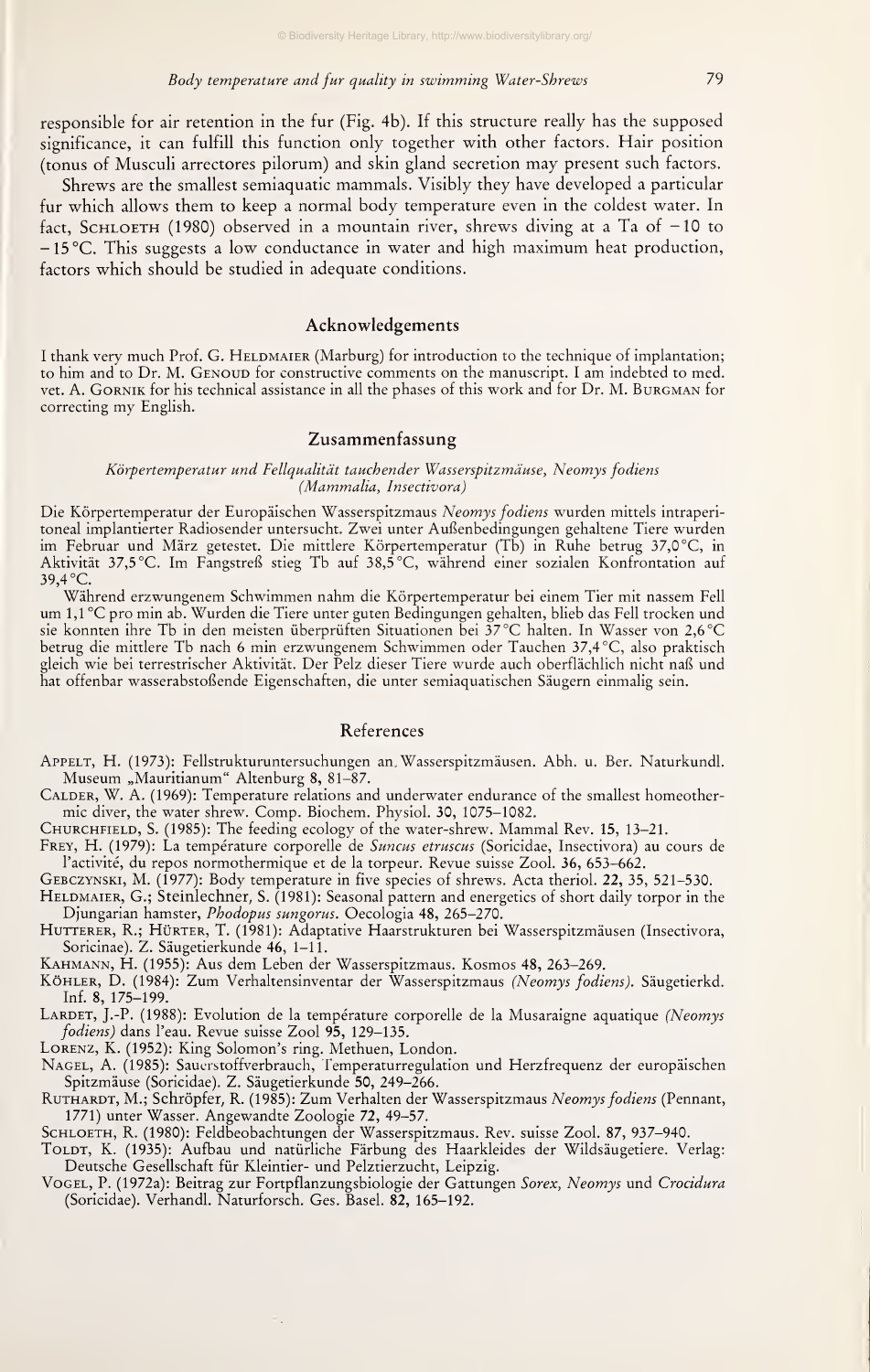# so P. Vogel

- (1972b): Vergleichende Untersuchung zumOntogenesemodus einheimischer Soriciden (Crocidura<br>russula, Sorex araneus und Neomys fodiens). Rev. suisse Zool. 79, 1201-1332.
- (1983): Contribution à l'écologie et à la zoogéographie de Micropotamogale lamottei (Mammalia,
- Tenrecidae). Rev. Ecol. (Terre et Vie). 38, 37-49. Vogel, P.; Besancon, F. (1979): A propos de la position systematique des genres Nectogale et
- C*himarrogale* (Mammalia, Insectivora). Rev. suisse Zool. **86,** 335–338.<br>Vogel, P.; Köpchen, B. (1978): Besondere Haarstrukturen der Soricidae (Mammalia, Insectivora) und ihre taxonomische Deutung. Zoomorph. 89, 47-56.
- Weissenberger, T.; Righetti, J.-F.; Vogel, P. (1983): Observation de populations marquees de la musaraigne aquatique Neomys fodiens (Insectivora, Mammalia). Bull. Soc. Vaud. Sc. Nat. 76, 381-390.
- Author's adress: Prof. Dr. PETER VOGEL, Institut de Zoologie et d'Ecologie animale, Université de Lausanne, CH-1015 Lausanne, Switzerland